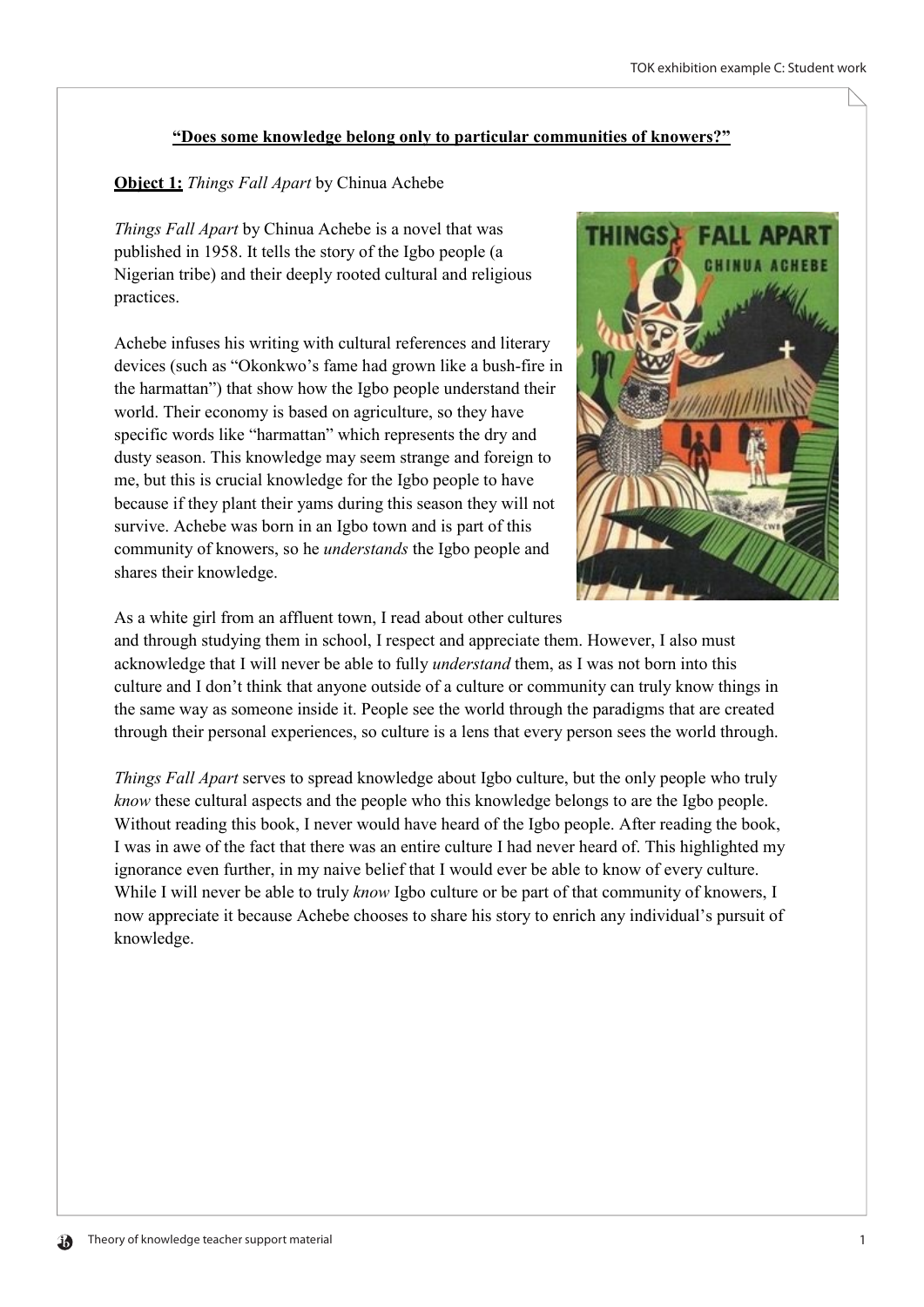## **Object 2: "Rapper's Delight" by The Sugar Hill Gang**



"Rapper's Delight" by The Sugar Hill Gang in 1979 was the first rap song to be played on the radio. It angered many of the originators of Hip Hop because it did not tell the true story of young, poor black men, and was heavily influenced by disco, the white style of music that Hip Hop artists were trying to dissociate from.

This song was labeled as "Hip Hop" but through radio this song left the neighborhood parties of the Bronx and entered the homes of affluent white teenagers in the Upper East Side. But it did not accurately portray the struggles of the originators of Hip Hop.

The communities of knowers we belong to does limit who is able to *know* certain things, as seen by the anger caused by "Rapper's Delight". The originators of Hip Hop were mad about the popularity of this song because of it being influenced by white culture through disco and played for a white audience. They felt that it was not accurately representing or disseminating the knowledge of black struggles during the 70s. White people could *appreciate* the lyrics, but not know them or be part of that community of knowers. In this case, culture is a limiting factor in that it prohibits white people from knowing black struggles, but it is an encouraging factor in that it attempts to share the genre of Hip Hop and appreciation of black culture.

## Object 3: Pussyhat

In January of 2017, a sea of pink knitted hats flooded the streets of Washington, D.C. for the Women's March. The founders of the Pussyhat Project™ wanted to create a way to unite all feminists and make a statement. They used the color pink and the word "pussy" that imply the supposed inherent weakness of women, and reclaimed them as a strengthening force. This hat represents an oppressed group of people taking ownership of discriminatory devices and using them to fight against their oppressors with civil disobedience